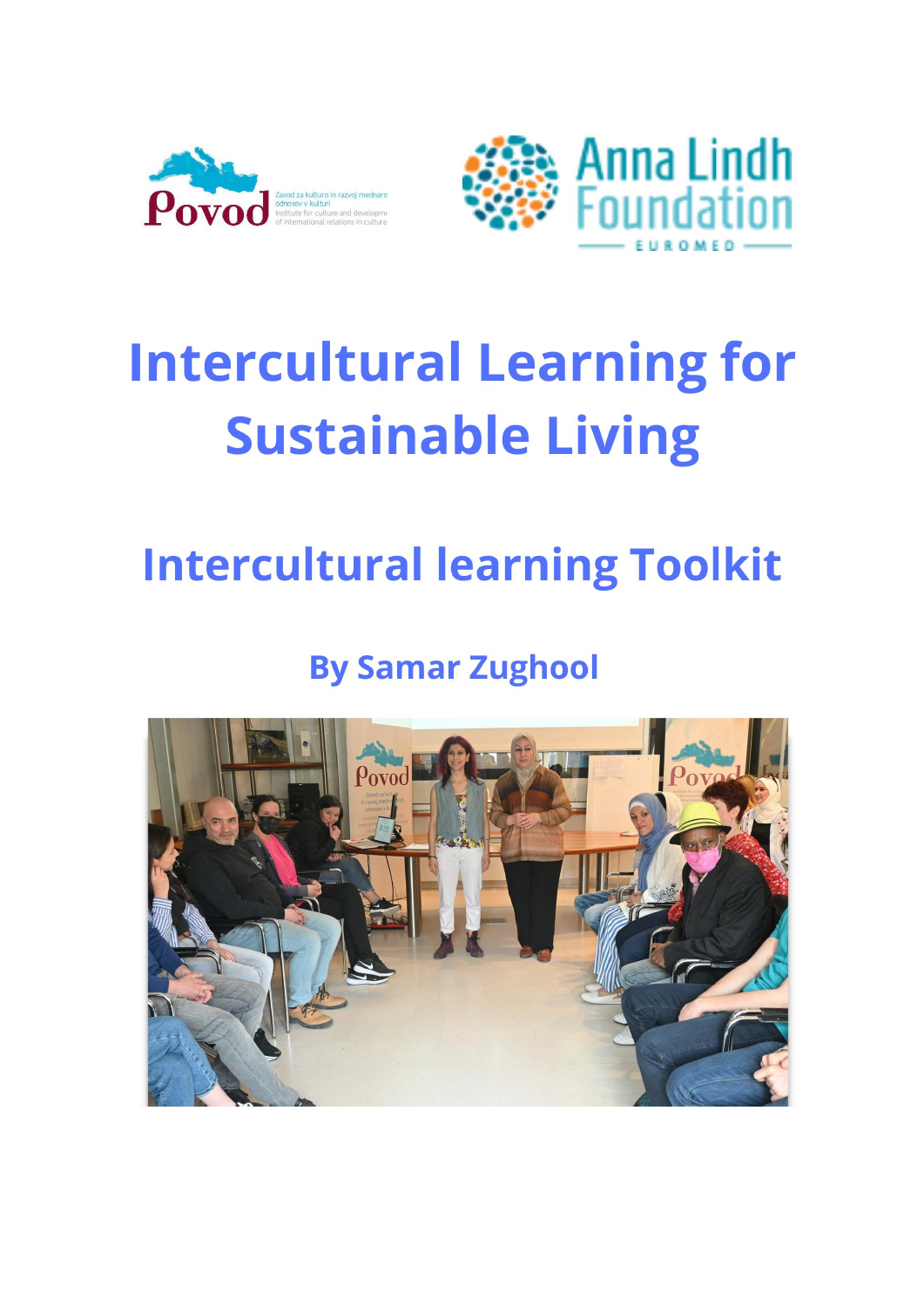### **Intercultural Learning for Sustainable Living Toolkit**

#### **Introduction**

Intercultural learning is a lifelong learning process that may take place in any formal, nonformal, or informal setting; it is a process that may happen internally through self-directed learning or within a group. To activate intercultural learning for sustainable development, we shall consider the process from a non-anthropocentric and a non-ethnocentric point of view, where individuals with various cultural backgrounds learn inclusively from each other in a context that considers other beings such as plants, animals, and the environment surrounding them. This toolkit contains experiential learning tools that combine intercultural learning with global learning from a none ethnocentric and non-anthropocentric point of view; these tools are for hosts who aim to unleash the full potential of intercultural exchanges as a tool to employ our diverse and intercultural pieces of knowledge for sustainable living.

#### **"Animal Culture"**

#### **General description of the tool:**

Through theater and its based techniques, the participants experience the meaning of "Non-Human Animal Cultures" out of speciesism. The host gives a task through role-playing that allows participants to decide on a time frame and region where specific environmental crises occur. Afterward, the participants symbolically invite a particular species of animals. After the host explains the main elements of non-humans animal culture, the participants embody the characteristics of the non-human animals they invited to observe how the invited animals interact over time and how their culture of communication, selecting a partner, migrating, and feeding develops over time and in response to the environmental problems; through experiential learning, the participants will reflect on the concepts of animal culture, and they will evaluate their intercultural sensitivity from a non-anthropocentric lens.

#### **Aim:**

This tool aims to create an experience where we enhance our intercultural sensitivity out of anthponcetresim. This is by exploring the concept of non-human animal cultures through stimulation and role-playing; for some participants, the learning experience reaches its peak after the role-playing through group reflection and self-directed learning tools.

#### **Hosts and participants:**

This experiential learning space can be hosted by people familiar with the concepts and values of non-human animal cultures, intercultural sensitivity, antispecisim, sustainable development, and anthropocentrism.

We recommend the number of 12 participants per session. This learning space can host any participant from any background; it is designed for adult learners, yet with little modification on the theoretical part and more investment in the role-playing elements, this experience can be suitable for children from any age group; no previous knowledge of the topic is required. The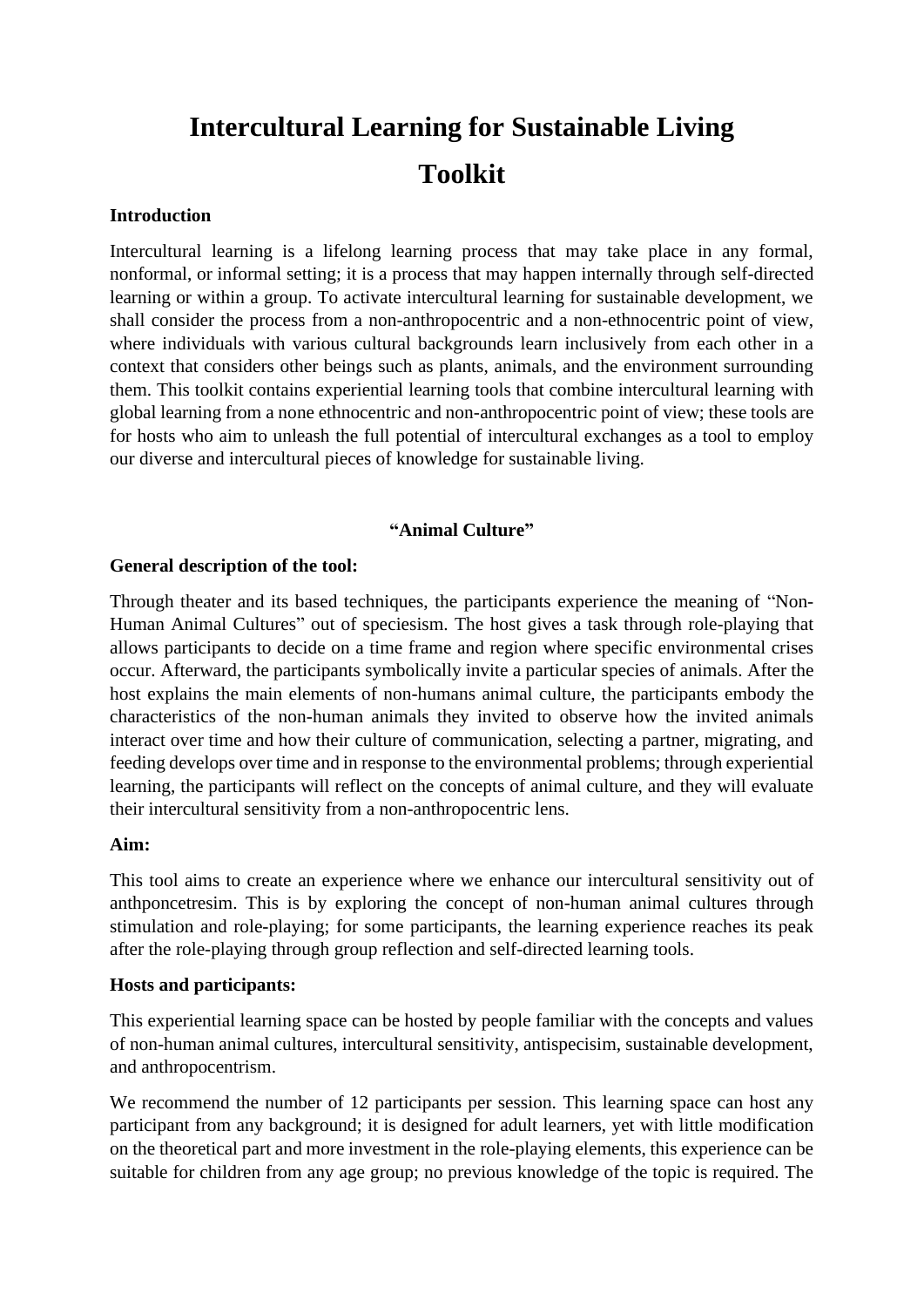tool stimulates empathy as an essential driver of intercultural sensitivity out of anthropocentric limitations.

#### **Duration:**

With the attendance of twelve participants, this experience will last approximately two hours; we recommend a short break of 15 minutes between the two hours.

#### **Instructions for implementation:**

#### **First round:**

Divide the participants into three subgroups; we recommend that each group has four participants. In groups, the participants will choose a particular region and a specific time frame which can be divided into three periods of life; for example, nine years or fifteen years; they will select environmental problems that occur in this region and this time frame. Each group will have five minutes to share a summary of their outcomes with the broader group.

#### **Second round:**

The host will present the concept of animal culture and the main elements. We recommend sharing a summary of animal culture from at least two different studies; we suggest reviewing animal culture from the lens of the Japanese [primatologists a](https://www.smithsonianmag.com/science-nature/japan-wild-snow-monkeys-teach-scientits-how-animals-pass-skills-180976488/)nd from the [culture of animals in](https://www.routledge.com/The-Culture-of-Animals-in-Antiquity-A-Sourcebook-with-Commentaries/Lewis-Llewellyn-Jones/p/book/9780367580940)  [antiquity.](https://www.routledge.com/The-Culture-of-Animals-in-Antiquity-A-Sourcebook-with-Commentaries/Lewis-Llewellyn-Jones/p/book/9780367580940) In conclusion, the host presents the main elements of animal culture as follows:

- feeding behaviors
- vocalizations (Most species cannot learn to imitate sounds. Some can learn how to use innate vocalizations in new ways)
- predator avoidance
- mate selection,, and
- migratory routes

each subgroup selects one speice of animals that live in the region or geographical location they previously selected. Afterward, the host informs the participants to go back to their subgroups and prepare three scenes during three periods of time where their selected animals act the five elements of their culture in response to the environmental problems the group previously chose; the host needs to clarify **that there are no wrong or right acts as the aim of this exercise is to stimulate our empathy toward animals through the power of imagination and roleplaying.** 

#### **Third Round:**

Each group presents its three scenes; after each role-play, the host facilitates a short discussion with a broader group tackling these questions: 1. What behaviors appeared, how did they change, and why? 2. How have these behaviors created and manifested the culture of these animals? And one question only to the group who presents 3. To which extent do our scenes present the culture of animals, and to which extent to was influenced by our perspective as humans?

#### **Fourth Round: Reflection and evaluation as part of the experiential learning process:**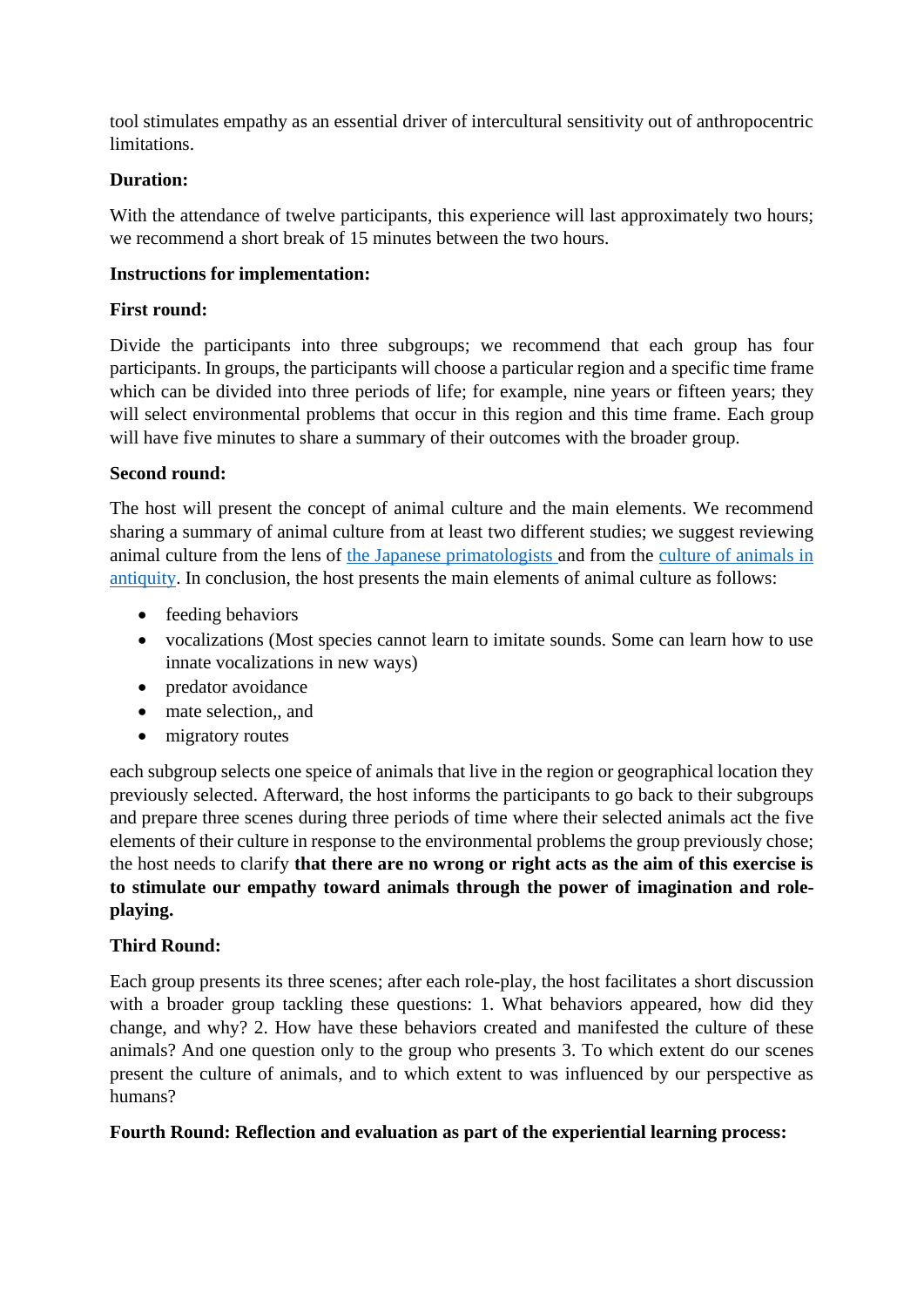In this section, we start with reflection; the host shall motivate the participants to reflect on their feelings while trying to embody the animals; which part was the hardest and why? Which part was the most pleasant and why? After going through this experience, how do they perceive animals? Is there any change in their perspective, and why? At the first stage of the reflection, we recommend that the host ask the participants to answer these questions individually to have a deep self-reflection as part of the self-directed learning process; afterward to open the space for group sharing and group reflection for those who would like to share;

In the evaluation part, we ask questions that tackle the bias of athnoponcetrism; to which extent did our scenes genuinely present the culture of animals? Based on the flow of the conversation, we may proceed with the following questions: Why do we have challenges genuinely feeling animals and emphasize them as equals from their lens and not ours? Why is it essential to emphasize animals? How does the lack of empathy towards animals contribute to speciesism? How can we enhance our intercultural sensitivity toward animals? What can we do better to end speciesism?

#### **"Beyond Chairs "**

#### **General description:**

This tool can be used as a simulation exercise to enhance cultural awareness out of ethnocentrism. This experiential learning tool enhances the understanding of values within the spectrum of individualism and collectivism, concluding that winning or losing is a matter of perspective and can vary based on our intercultural sensitivity and cultural understanding. This tool is developed based on the "music chairs" activity and the cultural theories of individualism and collectivism. It creates an experience for self-directed learning to enhance intercultural awareness and sensitivity.

#### **Host and Participants:**

This experiential learning tool can be hosted by people who are familiar with concepts of cultural differences in a spectrum of individualism and collectivism; we recommend that this tool is to be used by people who are familiar with the values and concepts of intercultural sensitivity to facilitate a discussion that is oriented toward ethnorelativism and out of ethnocentrism. The participants can be from any background; it is designed for both adult learners and children, yet the original version of this tool is intended for adult learners; the theoretical part of the tool can be adapted based on the age group of the participants; the hosts of this tool need to acknowledge that cultures and cultural identities are fluid; therefore, the theoretical parts of this learning tool shall not compose of any generalization based on geographical distributions. It is recommended to have 10 to 12 participants by session.

Period: with the attendance of 12 participants, the implementation of this tool shall take approximately from one hour to one hour and a half based on the time invested in the reflection and evaluation as part of the experiential learning cycle.

#### **Instructions for implementation:**

#### **First Round**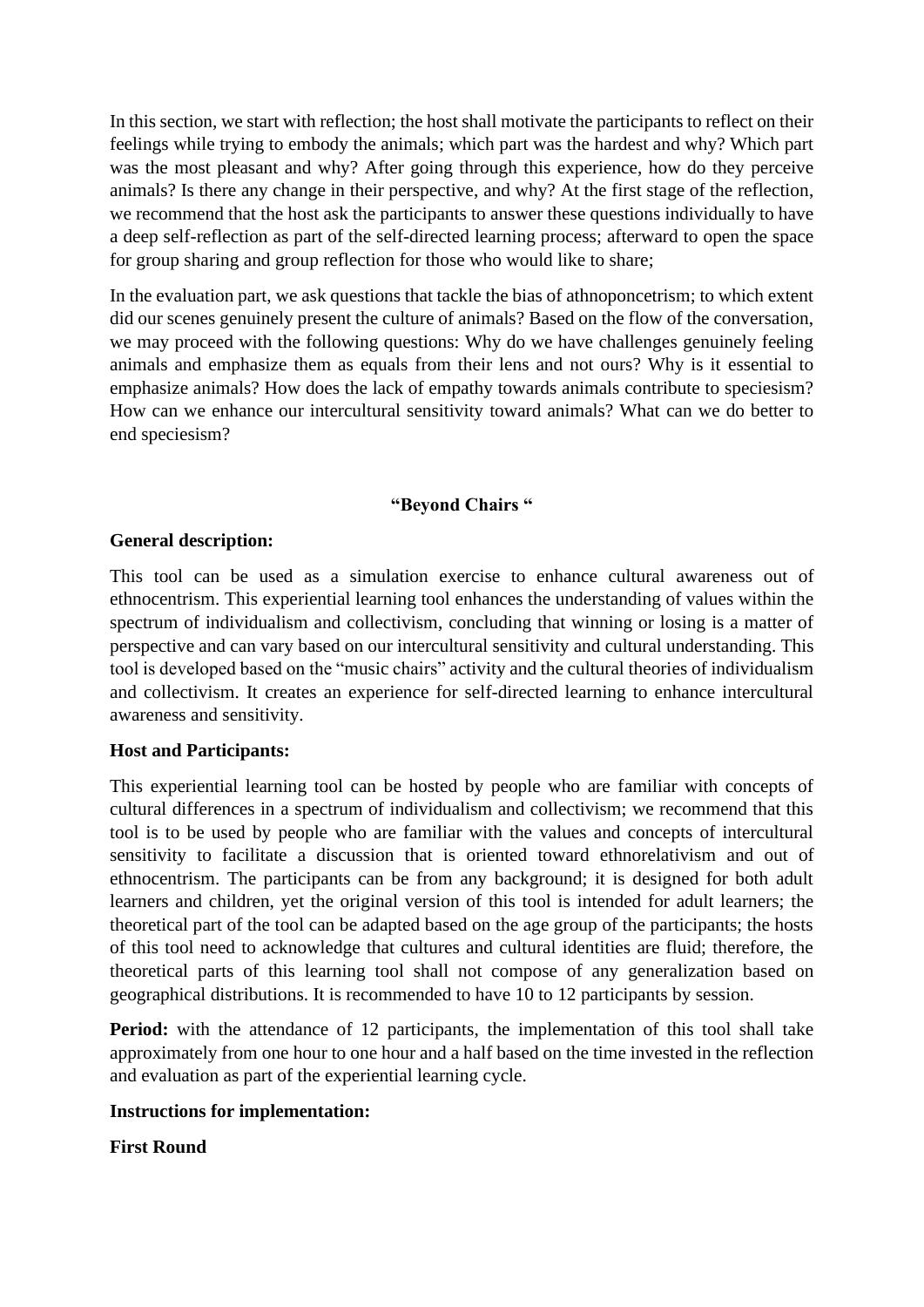Divide the participants into groups "one and two." Ask group number one to stay with host number one in room number one; meanwhile, the members of group number two go with the host number two to the room or space number two.

In-room/space number one: the rules of the known game "music chairs" are applied and explained from the lens of collectivism as follows:

- after the music stops, all people have to be seated.
- If no one has been left behind without a chair, all group members will be honored.
- In each round, you take one chair out.
- In each round, all the people shall be seated; they can share chairs with others in their groups, and the group can find its strategy

In-room/space number two:

- After the music stops, each person shall have a chair to set on;
- those without chairs lose and get out of the game.
- In each round, you take one chair out.
- In each round, someone who did not manage to get a chair will lose.
- There is only one person as a winner at the end.

#### **Second Round**

After the end of the two games in the two rooms, the groups shall switch places, and they play again; now, group number one plays in room number two and visa-versa. Therefore, the participants will explore the concept of this game from two dimensions, collectivism, and individualism, with both collective and individualistic rules to play the game.

After the participants play in the two rooms, you conduct a reflection and evaluation. We suggest making a presentation on the cultural theories of individualism and collectivism; afterward, you may distribute surveys for self-directed learning where the participants analyze and evaluate their cultural awareness and intercultural sensitivity; at last, you may have the final round, which consists of reflection and evaluation; You may also keep the theoretical presentation and the survey at the end of the session and after reflection and evaluation.

#### **Third round/ Evaluation and Reflection:**

After presenting the theory and distributing the surveys, you may conduct a reflection session for in-group discussion followed by evaluation as part of the experiential learning cycle. We suggest the following questions for reflection and evaluation, which you may build on and develop further based on the orientation of the discussion and the participants' views. Yet, it is important to give sufficient time for reflection and not skip it directly to evaluation.

Therefore, kindly notice the difference in the formats of the questions dedicated for reflection and how they vary from the questions directed to evaluation. Reflection in the experiential learning cycle is dedicated to understanding and analyzing the feelings throughout the process; while evaluation is a step further where the participants connect the emotions they experienced during the tool with the outside world and real-life scenarios; through evaluation, the participants highlight the positive things they experienced and the challenges they encountered during the activity while connecting them to similar challenges they face in real life; this is to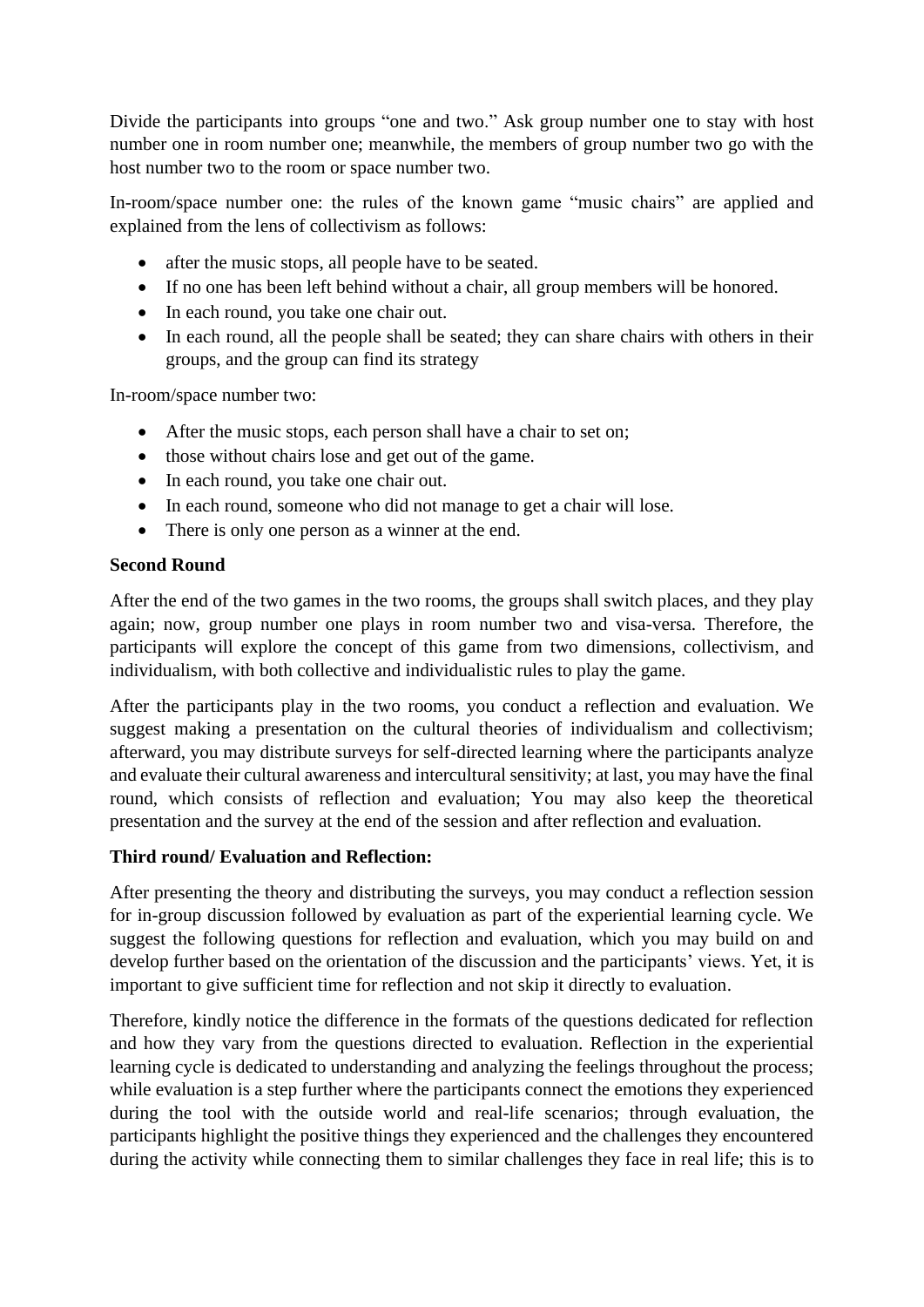find our concert solutions and steps that they can take to overcome similar challenges that they encounter in real life.

Suggested questions for reflection:

- which room did you enjoy more, and why?
- How was the concept of winning manifested in room/place one? How was it in room/space number two, and why?
- How did you feel while playing according to the collectivistic rules "everyone loses or wins together"? How did you feel while playing according to the individualistic rules and why?
- Did you encounter any challenging feelings? And if yes, what is it, and where do you think it comes from?

Suggested questions for evaluation:

- Have you encountered similar situations in real life as those in room/space one or two before? What are they?
- Have you experienced differences in real-life similar to the ones you experienced in room/space one and two? What are they?
- How did you deal with these differences?
- What would you do better next time if you encounter these differences between individualistic and collectivistic approaches?

#### **Behind the Vile of Ignorance**

#### **General description:**

This tool is developed by integrating the theory of justice by Rawls with an old traditional game "Hakem, Jallad" / "Ruler and Executer," which is still played in different countries such as Jordan, Iraq, Syria, and Iran.

One of the principles of Rawal's theory on justice is called "the vile of ignorance," which refers to the concept that when people divide duties and rights, they shall do it without knowing who they will be in the society; in other words, people shall imagine that they may be reborn in anyone's else position; for example, they might be born as women, as queer, as fluid gender, non-binary or as men, etc. therefore, when they set the duties, rights, and rules in the society, they shall be aware that they can be anyone in it.

The traditional game of "Ruler and Executer" before we adapt it to the theory of justice goes as follows: 1. You write four roles on four pieces of paper; the roles are: - government (in the original game king). – Police – Minister and – Thief. 2. Each person picks a paper; they do not tell who they are and do not show the other people in the group their papers. 3. The government announces itself, and they call for the minister. 4. The minister needs to guess the remaining two people, who is the thief and who is the police? 5. If the minister gets it right, they can punish the thief with any punishment they want; if the minister gets the answer wrong, the government may punish the minister with a punishment of their selection.

The experiential learning tool "behind the veil of ignorance" is built and inspired by the theory of justice and the traditional game "Ruler and Executer" described above. We developed the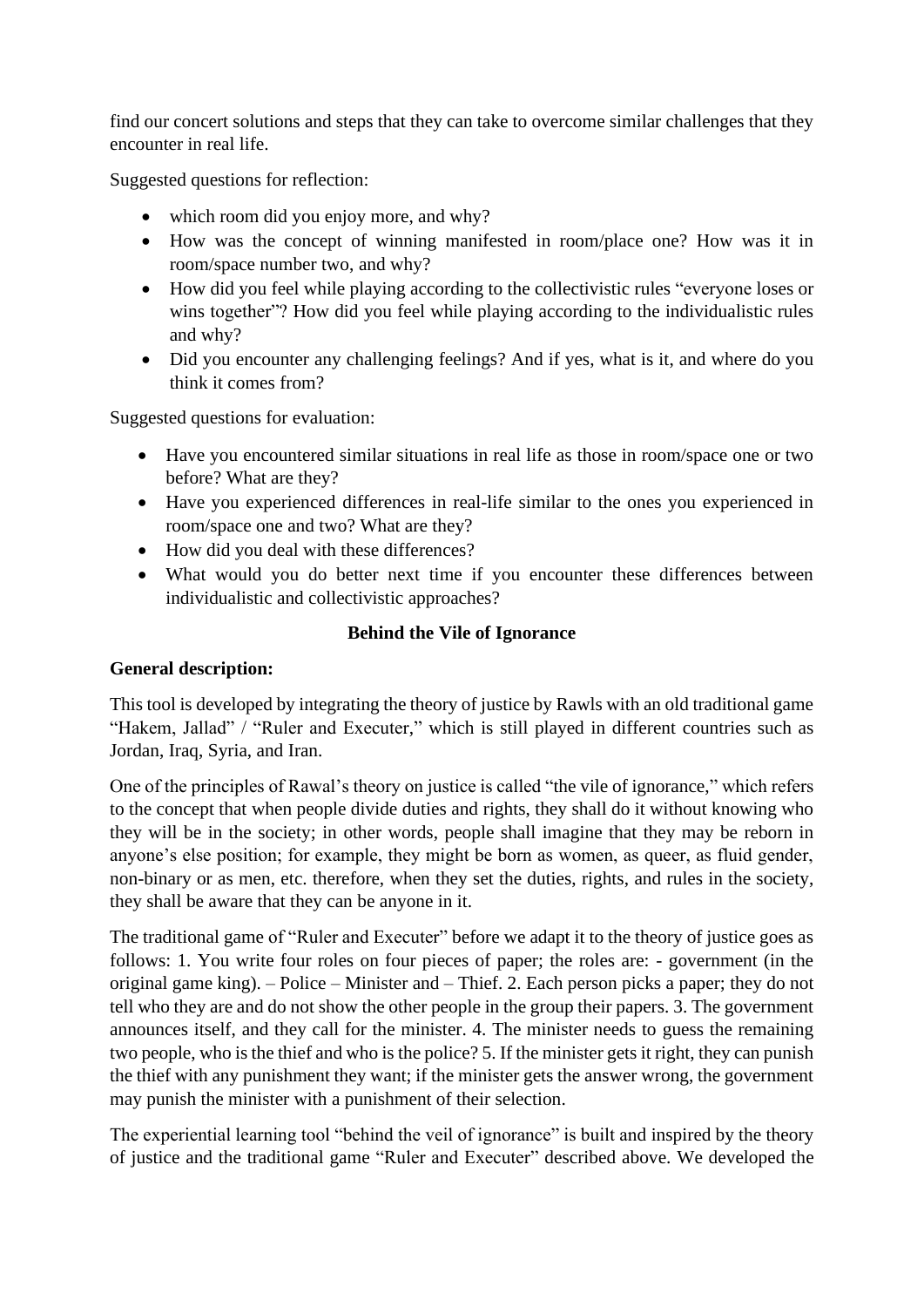traditional game to become an experiential learning tool where the theory of justice can be brought by its practitioners in practice and through learning by feeling and doing.

#### **Hosts and participants:**

One host can facilitate this learning tool, and it can be played in groups of participants from 4 to 16 people. The host shall be familiar with the theory of justice by Rawls, with particular emphasis on the principle of "the veil of ignorance." All people from different age groups can participate in this learning experience. After the learning experience, the host may present the theory of justice and facilitate a discussion on it based on their group's needs.

**Duration:** we recommend dedicating one hour and a half to a group of 16 participants.

#### **Instructions for implementation:**

Round one: setting the rules, duties, and rights:

- Make four groups; four persons in each group
- Each group shall identify the duties and rights of four roles: government, thief, judge, and minister.
- Each group shall list the punishments that rulers can give to people who commit crimes, such as thieves.
- Each group presents its outcomes to the broader group.

Round two: playing according to the rules sat during round one.

- Each role is written on a piece of paper (government; thieve; minister; executer, these are the original titles which the participant may change during round one).
- Each participant chooses a paper; they do not show it to other participants.
- The government announces itself; they call for the minister.
- The minster identifies themselves.
- The minister has to guess who is the thief and who is the executor; the thief and executer may defend themselves by trying to convince the minister that the other person is the thief.
- If the minister guesses right, they can punish the thief (they shall choose the punishment from the list of sentences that the group created in round one). If the minister guesses wrong, then the government may punish the minister, of course, also from the list of punishments that the group created in the first round.
- The thief and minister can use their rights which the group decided during the first round.

Round three: Reflection, presentation, and evaluation:

Reflection: the host in this part asks the group two kinds of questions about their feelings about setting the rules, duties, and rights before the game starts and after. We suggest the following questions which can be developed throughout the process:

- How was the process of setting the punishments, rules, duties, and rights before you started playing?
- How did you choose the rules, punishments, duties, and rights? What were you thinking of when you proposed them? Did you have any criteria, and what was it?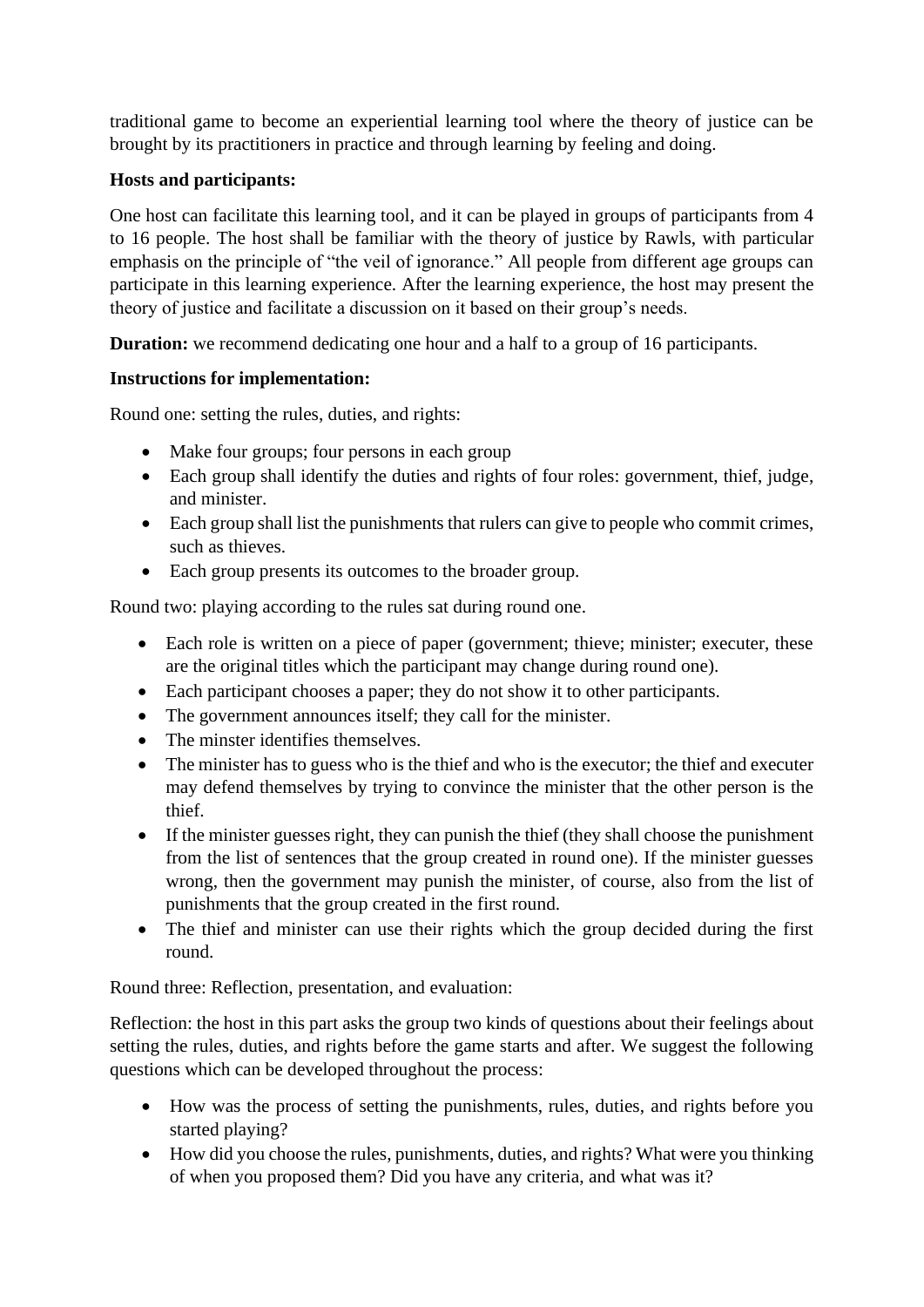- Why have you chosen these rules, punishments, duties, and rights and not something else?
- How did you feel during the game, and why? What was the easy part for you, and what was the hardest?
- After playing the game, did you wish to change, adapt, or delete any of the rules, punishments, duties, and rights you agreed on before and why?

Presentation: before moving from the reflection to evaluation, we recommend preparing and presenting a summarized presentation about the theory of justice, emphasizing the veil of ignorance principle.

Evaluation: the host in this part asks questions that connect this experience to other real-life situations. They also facilitate discussions where the participants in this experience can evaluate the steps they took in rounds one and two by asking them if they took any action and what they would change if they repeat the experience and why. We suggest the following questions which can be developed and adapted during the discussion:

- Looking back throughout the experience, are there any rules, duties, or rights you previously agreed on, and now you feel like you would change them? What are they, and why?
- Does this experience relate or resonate with other situations in real life? If yes, what are they, and how?
- Reflecting on these real-life situations, how would you act/react to influence them or change them?

In conclusion, the group will revisit the theory of justice and wrap up with recommendations based on their experience of what defines a just society and how social justice can be assured.

#### **A walk-in Plants path**

#### **General description:**

Through role-playing, the participants will learn about different plants that migrated across continents and countries. The participants explore these plants' history and enhance their empathy towards plants as migratory actors while experiencing migration from a nonanthropocentric approach. This learning experience uses performing arts and stimulation exercises to review the concept of migration from new angels and unfamiliar perspectives.

#### **Hosts and Participants:**

One host can deliver this learning experience; we recommend the host read about the migration of plants; we propose creating this experience for 9 or 12 participants at the time. Yet, it is possible to adapt the tool based on the number of participants. This learning experience primarily addresses adult learners from any background, yet it can be modified to suit children from different age groups.

**Period:** this experience requires approximately one hour and a half with an attendance of 12 participants.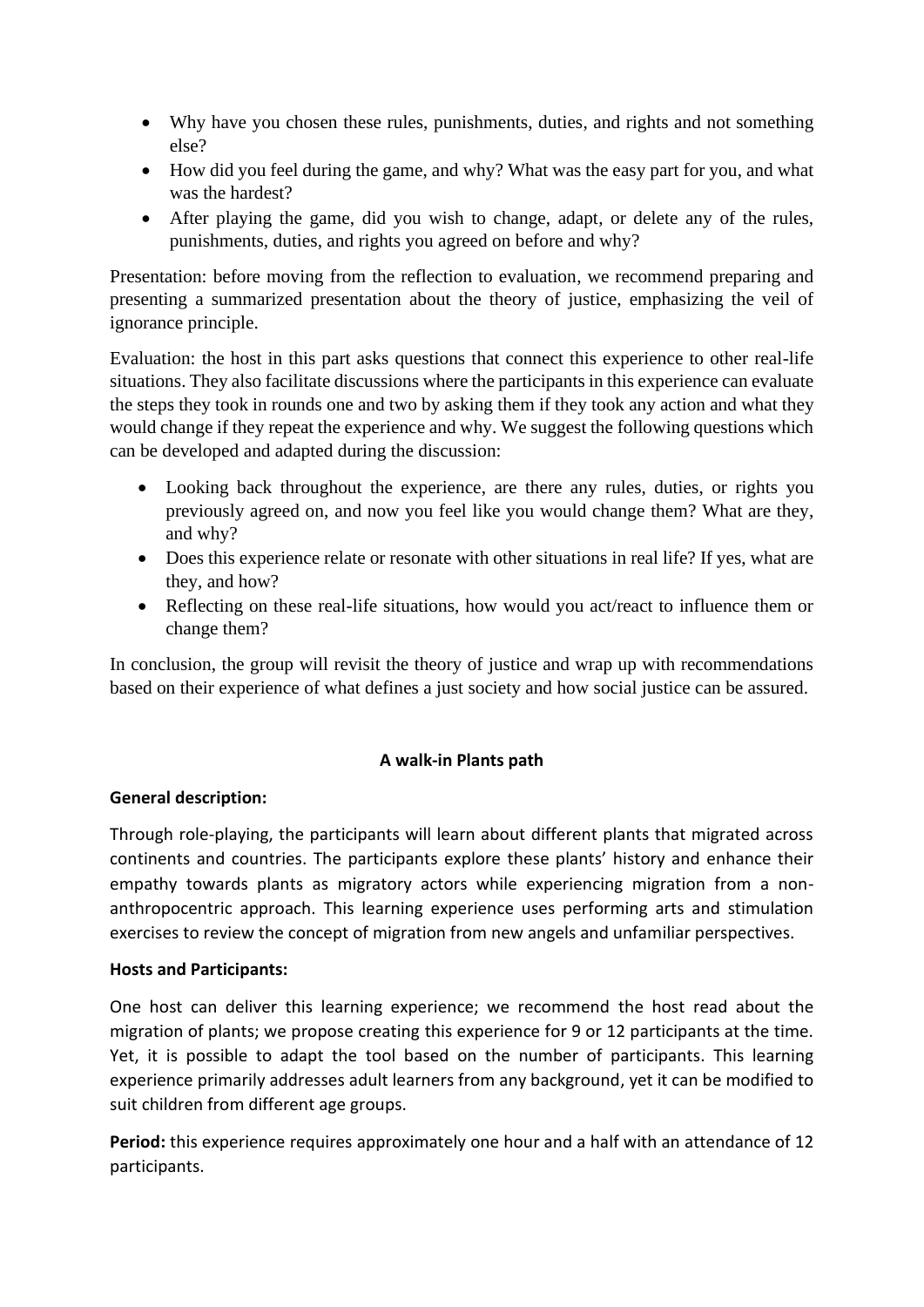#### **Instructions for implementation:**

First round:

- With the participants, create four groups.
- Send one of the following four photos for each group.
- Provide a list of questions on each photo. (At this stage, you do not provide the names of the plants or any keywords)
- Each group will have 10 minutes to imagine the name and locations where each plant came from and migrated to. (Inform the groups that they shall use their imagination at this stage as there are no wrong and right answers).

Delegate one photo for each group; the participants in subgroups will have ten minutes to answer the following questions:

What do you imagine the name of this plant is?

Where did initially it come from?

When and how did it migrate?

Why did it migrate?

In which locations is it now?